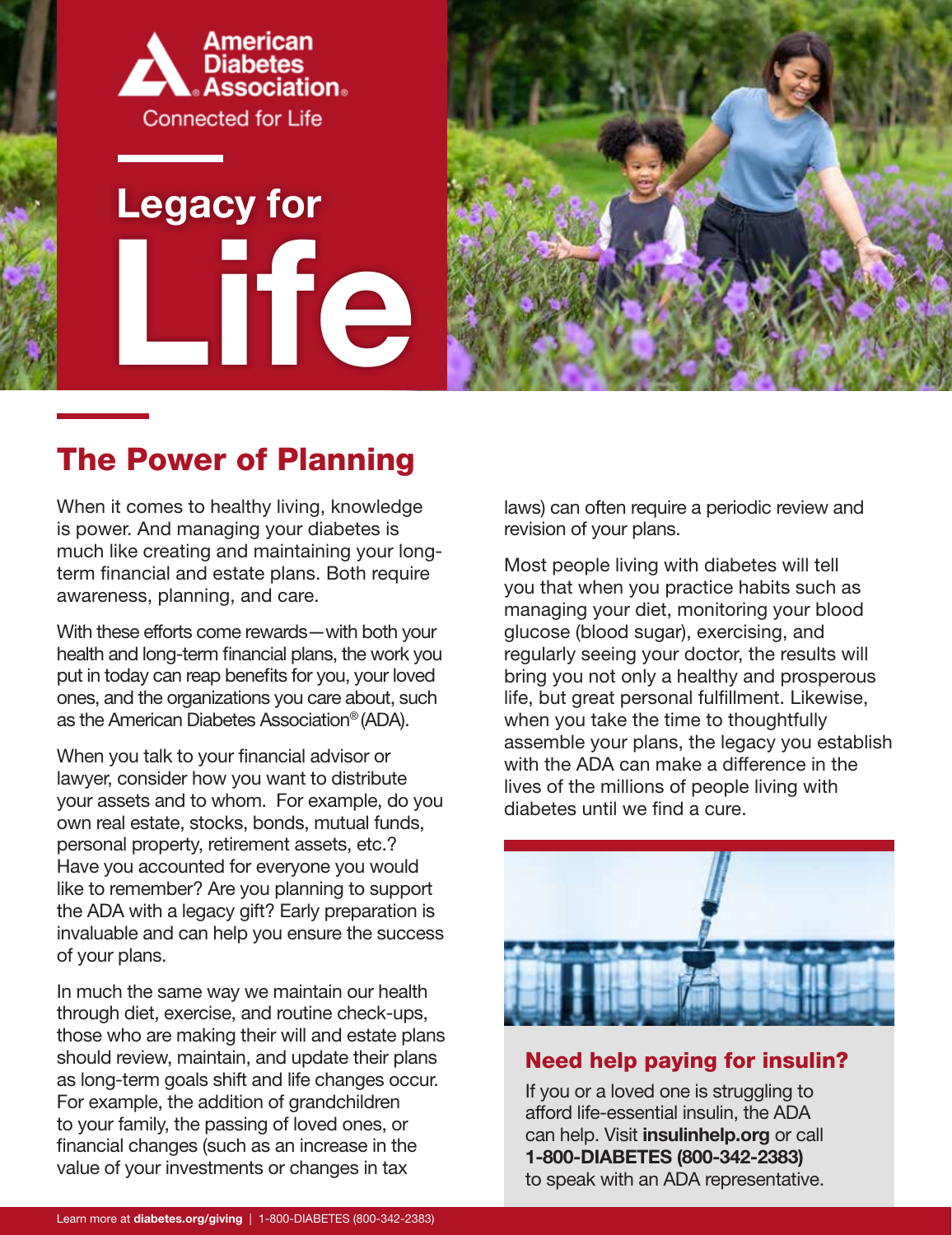## The Five Ps of Estate Planning

If you have been planning to make your will but aren't sure how to get started, here is some practical help.

#### **How much does a will cost?**

The cost of a will depends on the size of your estate, whether trusts are needed as part of your estate plan, and other factors. Consult your attorney, but remember—any fee will be worth it in the long run.

#### **How do I go about making a will?**

First, make an appointment with an attorney. Before you meet with them, carefully consider your estate using the Five Ps of estate planning:

- **People** in your life for whom you feel responsible and/or wish to remember.
- **Property** you own, including homes, automobiles, securities, jewelry, and other assets.
- **Plans** for the property. Determine a dollar amount or the estate percentage you want each person to receive.
- **Philanthropic** goals you may have for the ADA or other charitable organizations you have supported during your lifetime.
- **Planners** you want to consult about these decisions, for example, your attorney, accountant, and others.

If five Ps aren't enough, remember the sense of **purpose** you'll enjoy knowing you're supporting the ADA and helping the more than 34 million Americans who live with diabetes.

#### **For more information**

At the ADA, planning for a healthy future is important to us. Return the enclosed reply card and let us know if you would like us to send you a complimentary Better Estate Planning booklet. Please visit

diabetes.org/giving or reach out to us at 888-700-7029 or to your advisor if you have any questions.



## The Top 10 Reasons You Should Have an Estate Plan

With a comprehensive estate plan, you can:

- 1. Provide for loved ones.
- 2. Make your intentions clear.
- **3.** Minimize taxes, court costs, and unnecessary legal fees.
- 4. Outline your health care wishes if you should become incapacitated.
- **5.** Name a guardian for minor children, if necessary.
- 6. Provide life, long-term care, and/or disability income insurance for your family.
- 7. Support family members with special needs without interfering with any government benefits they may receive.
- 8. Include gifts to charities and organizations that have made an impact on your life, such as the ADA.
- **9.** Arrange for the transfer of your business at your retirement.
- **10.** Update your plans to reflect your changing circumstances and wishes.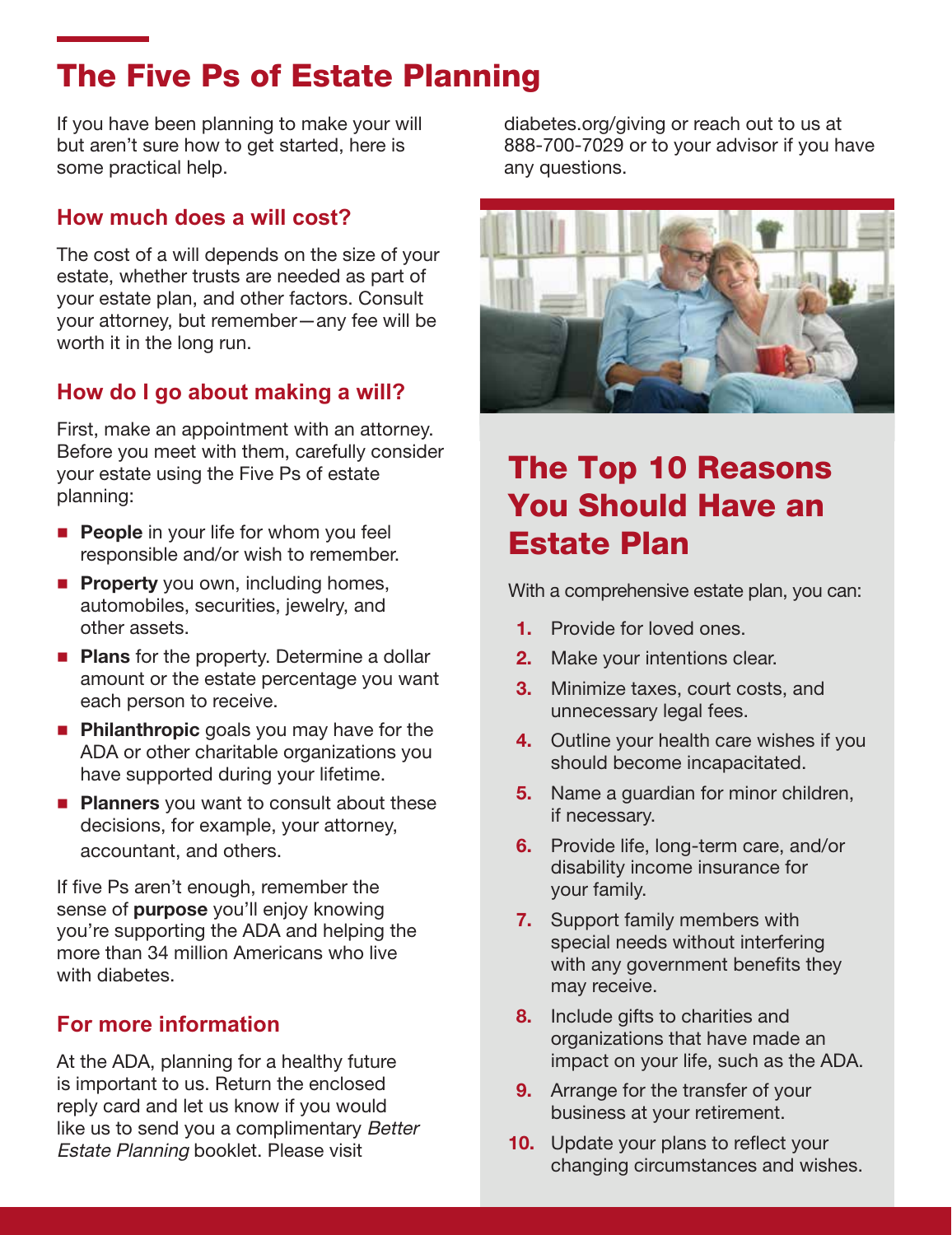## You Are Not Alone

Have you or a loved one recently been diagnosed with diabetes? You probably feel overwhelmed and confused. You might be asking yourself, "What now?"

The good news is you have a supportive community. Countless others have felt the same shock—you don't have to maneuver this by yourself. Your diagnosis is simply the first step in your diabetes journey. Managing your diabetes is possible through diet, exercise, medical support, and emotional help. The ADA has many resources that can guide you through this time.

Diabetes requires constant medical care to keep you healthy. There are strategies you can use that go beyond just managing your blood glucose (blood sugar) to reduce your risk of complications.

Experts agree that learning the different strategies and understanding how to manage your diabetes independently is key to reducing your risk for long-term complications. The ADA's Standards of Medical Care in Diabetes (Standards of Care) is a tool used by clinicians, researchers, policy makers, and others interested in diabetes management to discover the latest in high-quality diabetes care.

Here are examples from this year's Standards of Care that may help if you have a new diagnosis:

 Everyone with diabetes can benefit from a diabetes care team. The team may include a diabetes care and education specialist, primary care doctor, specialty clinicians (specializing in a specific field),



nurses, dietitians, exercise specialists, pharmacists, dentists, podiatrists, and mental health professionals.

- A complete medical evaluation should be performed at the initial visit to your doctor that includes:
- 1. Confirming a diabetes diagnosis.
- 2. Evaluation for diabetes complications and other conditions.
- **3.** Review of previous treatment and risk factor management.
- **4.** Discussing and developing a diabetes care plan.

"We recognize that people living with diabetes and health care providers around the world look to our *Standards of Care* for the latest in how new research can impact care and are excited to provide this valuable resource," said Dr. Robert Gabbay, Chief Scientific & Medical Officer at the ADA. "The evidence for the prevention and treatment of diabetes and its complications is constantly evolving, and it is crucial we do our best to keep medical professionals informed on the best practices and medical advances in the field of diabetes."

To keep up with the latest information from

the ADA, you can connect with Dr. Robert Gabbay on social media through his Ask Dr. Bob live segments. Join our Chief Scientific and Medical Officer LIVE on our national Facebook, YouTube, and LinkedIn pages as he answers your diabetes questions!

![](_page_2_Picture_17.jpeg)

Dr. Robert "Bob" Gabbay